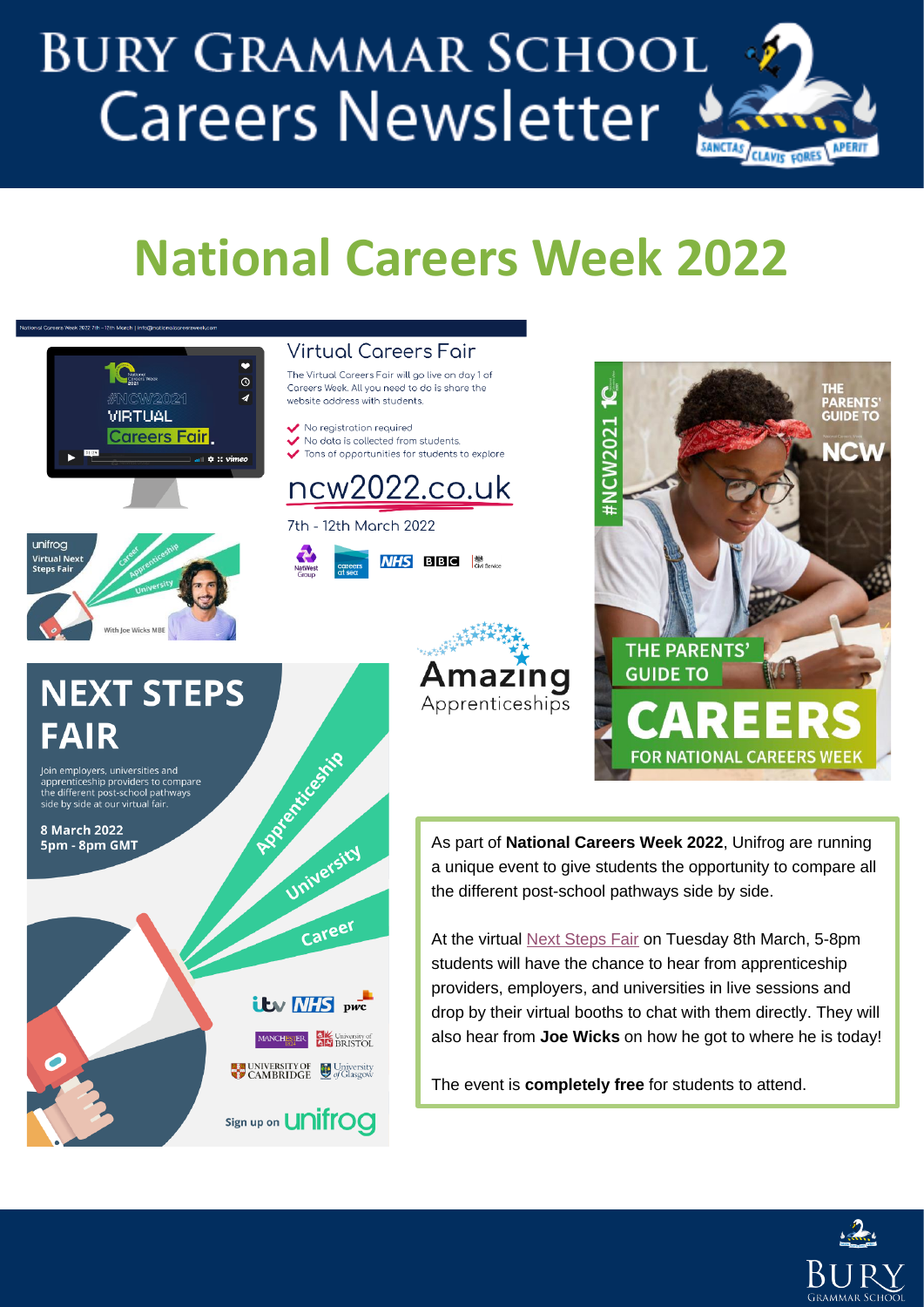



#### **Brand new careers in Cyber**

Government Security Profession are looking for keen young talent to fill their level 4 apprenticeships and level 6 degree apprenticeships in Cyber Security. These vacancies will allow young people to make a huge difference to the security of the nation whilst accessing high quality training and an exciting and varied career.

#### **[Explore available vacancies here](https://content.thetalentportal.co.uk/e3t/Btc/ON+113/cpD0d04/VX7XLv2SZ2h0W4bdxhl32Sj8tW61z83B4FXm63N8pR4BZ5nCVBV3Zsc37Cg-mjN3bHYVP2BMG2W5y8QPC71P8Q-W7rt-ZV2H3rvYW3DVjxp6MbPGXW81WjY71C-Z64W4SDp9K2NBD-MM6Ff9RPkQSgVjBgQC1HDPdbW8bYK_v7LHrNLW1B94sW8SJVHGW8rqgng85RPCsN3hnS2FMpcXnW49YTY75hNrZDW8scYqT5sLdNgW23fwgX1Z5FtzW7MTmV_6102MnW7Hc5lr2zB3QYW2bL7rN3y7jqLVbsbpL3JV8hXW4h2S7J1nx59FW5l10Vb4VlTrNV9_wj44C6KrlW2GCwld7MTZkDW7Zr0548YFPp8W4PYdv_1VZj02W4nG7PV8vbdJ8N8h79nVyv71xN56p0VXg5WW0N3mR7HY9F1R8W34jk9f5wgVG8W1vwWf72lVRp1W1b8khL4P-jZyW317lXC8CM-KMW4hyJcX893w-RW99rdwH810qv-W5rPp7y5pQ9yXW57vsXW4F0M6-W8ctqdL1QW-Cb3f951)**

**Our Spotlight Talks are back by popular** 

**demand!** Delivering free virtual advice and guidance to support young people to confidently take the next step on their career ladder.

Broadcast live on **Wednesday 9th and Thursday 10th March**, [Spotlight on Green Jobs,](https://worldskillsuk.us6.list-manage.com/track/click?u=119f6fa8a15eeff15872a76e5&id=b469b9ce31&e=0e88e7fa89) in partnership with NCFE, will focus on the variety of green careers that can be built from technical education and apprenticeships. The government's ambition to create **2 million jobs in the green economy** by 2030 is an exciting opportunity for young people to develop skills which will help accelerate the UK towards netzero.







**MCCARTHY STONE** Vife, well lived



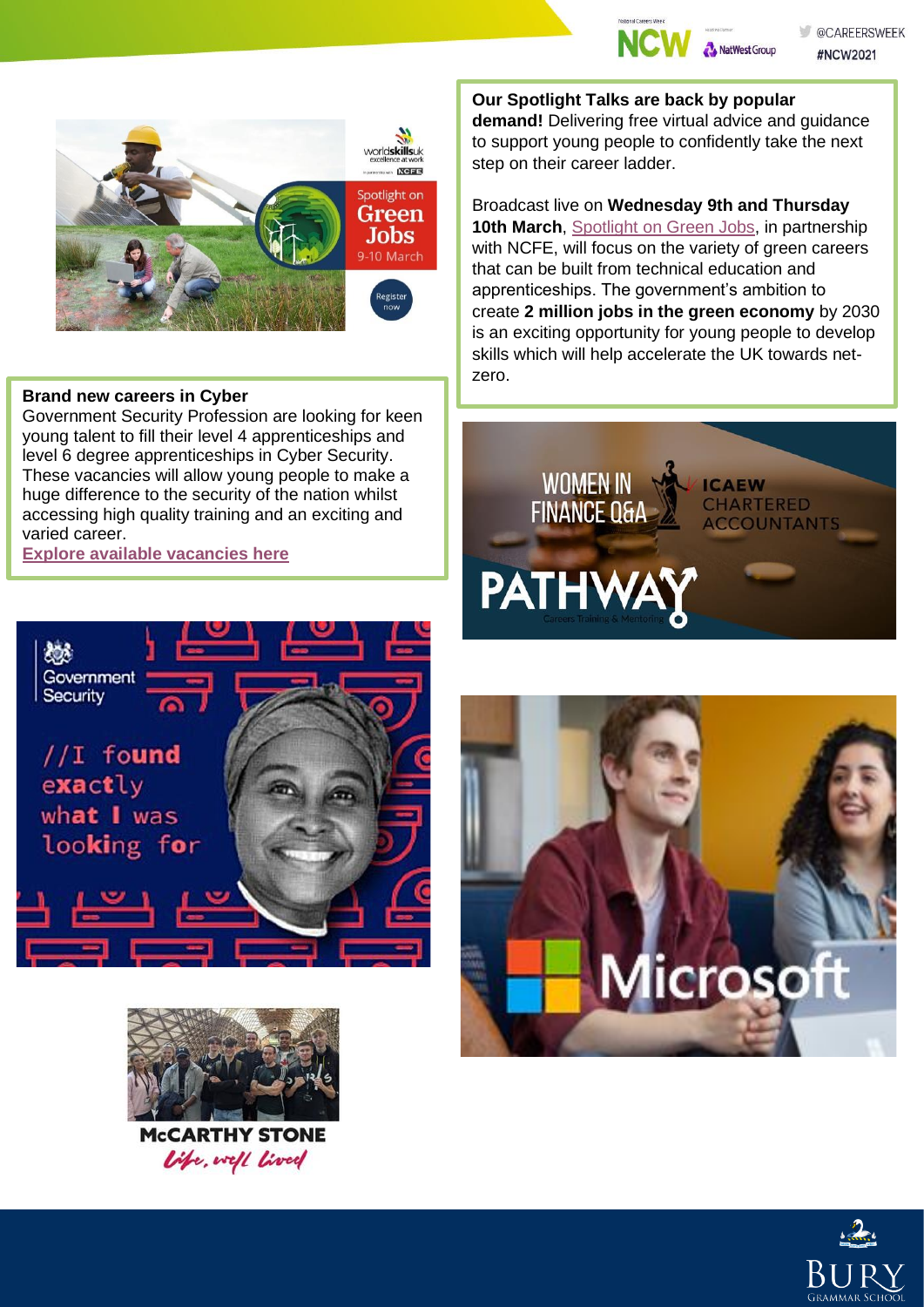NatWest Group

Apply now

pwc.co.uk/schools

**Our Virtual** 

is back

勖

pwc

Insight Week

@CAREERSWEEK #NCW2021

#### **PwC's Virtual Insight Week returns**

Applications are open for PwC's Virtual Insight Week, taking place this summer for Year 12 students. Your students will get the opportunity to hear all about building a career in the world of accounting, business, or technology, and have the chance to develop their employability skills.

**[Apply now](https://content.thetalentportal.co.uk/e3t/Btc/ON+113/cpD0d04/VX7XLv2SZ2h0W4bdxhl32Sj8tW61z83B4FXm63N8pR4Cf3q3nJV1-WJV7CgMt_W7spYzR3qmXPKN75nplKWTk2cW8RQh4J1gNQkLW29LGKd1Lz-5TW9bKF_B4pmhPYW3xsJkR3lrGyJW4mvKth1M8dFMW60Xrb38HmTC4W5139WN933XxjW7DxKb74vMc4ZW1kTyK08n0HfjW6xDlkb9fNSRJW7Y3TmC1K_ypqW1_JMLy93LTywW8mqX637_K15XVWqzv57yL8qtW6kgqzC1VGGn2W7cHm__61Bjj8W4NLjKd4wYlyCW68DmBj7zftLhMG0F4xvXtVgW9dH3J75yHFSTW7BZ4Qy9g-VMwW4t5H_z3h7zGm3lr-1)**





### **STEM virtual careers fairs**

Explore our virtual careers fairs that inspire and inform, supporting young people to be better prepared for future. Aimed at 13 to 19-year olds, each virtual careers fair showcases employers from various industries and helps young people discover career pathways.

Join us at the University of Hertfordshire to have any questions about university answered. Be inspired by taster lectures, masterclasses and industry talks too. We hope they will help you choose your course and provide inspiration for your personal statement.

[www.herts.ac.uk/study/open-days/undergraduate](http://herts.askadmissions.co.uk/admin/Communications/ClickThru.aspx?qs=_vFj2nfd933byQBqVRzc8bWrtv7dZI-0KcdYsjo6Qtljz43r5Sn9ztHYDjeJAJVI8)[events/virtual-events](http://herts.askadmissions.co.uk/admin/Communications/ClickThru.aspx?qs=_vFj2nfd933byQBqVRzc8bWrtv7dZI-0KcdYsjo6Qtljz43r5Sn9ztHYDjeJAJVI8)

- **Language Taster**: Beginners' Mandarin 16th March 2022, 16:00 - 17:00
- **Psychology:** Why sometimes we see things as they aren't 16th March 2022, 16:30 - 17:30
- **How to choose a course at university** 17th March 2022, 16:30 - 17:15
- **Pop Politics:** Kiss don't tell Dating in the context of ethnic conflict 23rd March 2022, 17:00 - 18:00
- **Geography & Environment**: Measuring the meltdown 24th March 2022, 17:00 - 18:00
- **History: Easter Interrupted The reformation** of a calendar custom 29th March 2022, 16:30 - 17:30
- **UK Student Finance**: What's available and how to apply 07th April 2022, 10:30 - 11:15



**Careers in Business / Logistics - Kuehne+Nagel Group**

On **Wednesday 9th March** from **5:00pm - 6:00pm,** we're hosting a virtual careers insight event with one of the world-renowned logistics companies, Kuehne+Nagel.

With over 74,000 employees at 1,400 locations in over 100 countries and global revenues of \$20 billion, the Kuehne+Nagel Group is one of the world's leading logistics companies. They provide logistics services to virtually all key industry sectors including Aerospace, Automotive, High Tech, Drinks, Event and Hotel logistics, Forest Products, Marine logistics and Food services as well as Industry.

**[https://us02web.zoom.us/webinar/register/WN\\_PxY3cPtUR4ymxLgrV0JKFA](https://us02web.zoom.us/webinar/register/WN_PxY3cPtUR4ymxLgrV0JKFA)**